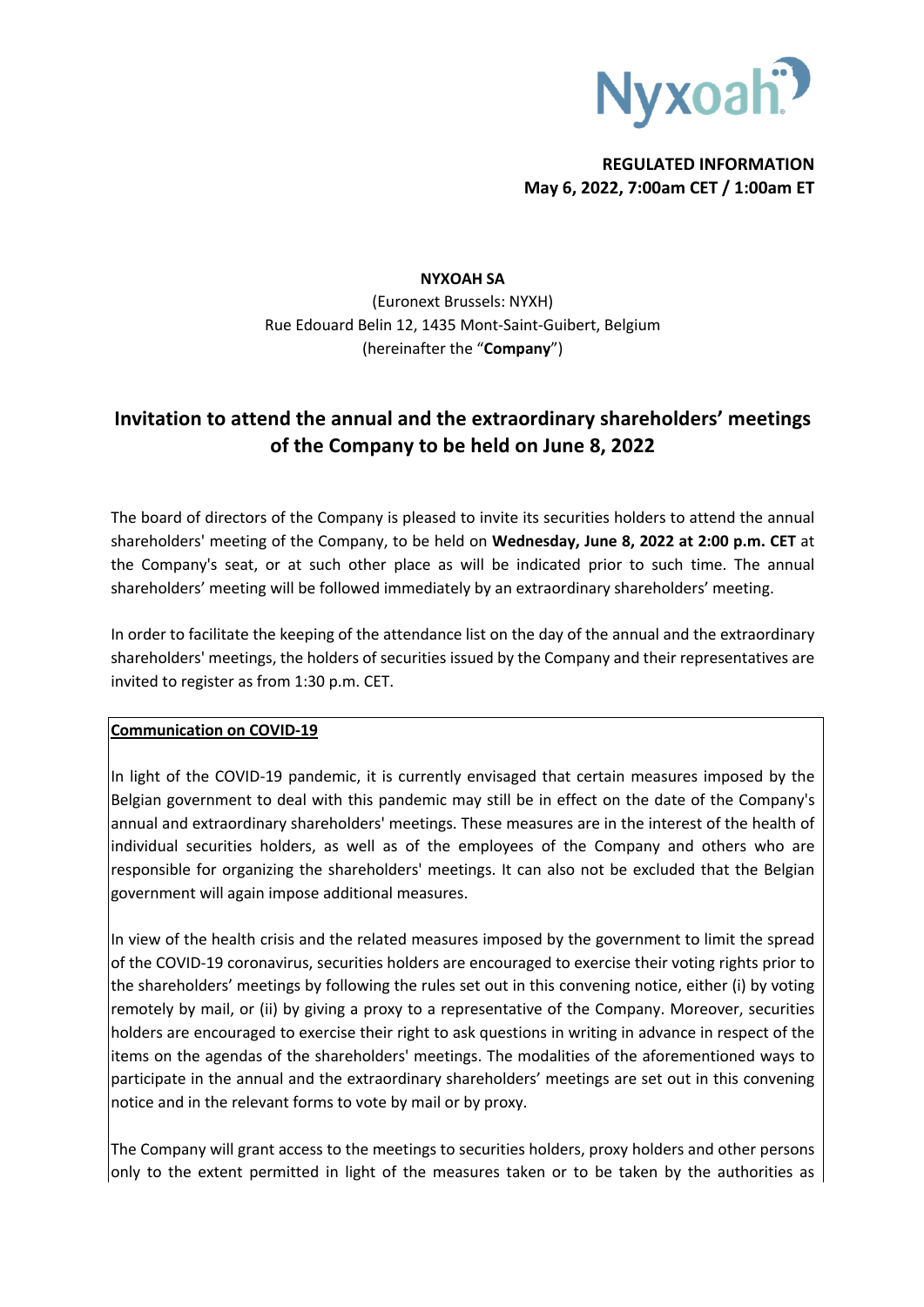applicable on the date of the meetings, and always taking into account the recommendations of the authorities, and health and safety considerations. The Company will also set up a video conference to allow those holders of securities of the Company who have duly registered for the annual and the extraordinary shareholders' meetings to follow the meetings remotely and ask questions, as the case may be in writing, during the meetings. The modalities to attend the meetings via videoconference will be communicated to the relevant securities holders in due time. The videoconference will not qualify as an electronic communication tool to attend and vote at the shareholders' meetings as referred to in Article 7:137 of the Belgian Code of Companies and Associations, but will be an extra facility for securities holders to follow the shareholders' meetings.

The Company reserves the right to change these modalities of participation by indicating so on the Company's website (https://investors.nyxoah.com/shareholder-information > Shareholders' Meetings) if the health situation and applicable rules change prior to the date of the annual and the extraordinary shareholders' meetings.

## **AGENDA OF THE ANNUAL SHAREHOLDERS' MEETING**

- 1. Acknowledgement and discussion of:
	- a. the statutory annual accounts for the financial year ended on December 31, 2021;
	- b. the consolidated financial statements for the financial year ended on December 31, 2021;
	- c. the annual report of the board of directors on the statutory annual accounts for the financial year ended on December 31, 2021;
	- d. the annual report of the board of directors on the consolidated financial statements for the financial year ended on December 31, 2021;
	- e. the statutory auditor's report on the statutory annual accounts for the financial year ended on December 31, 2021; and
	- f. the statutory auditor's report on the consolidated financial statements for the financial year ended on December 31, 2021.
- 2. Approval of the statutory annual accounts for the financial year ended on December 31, 2021 and the proposed allocation of the result

Proposed decision: *The shareholders' meeting decides to approve the annual accounts for the financial year ended on December 31, 2021 and the allocation of the result as proposed by the board of directors.*

3. Discharge of directors

Proposed decision: *The shareholders' meeting decides to grant discharge to each of the directors who was in office during the financial year ended on December 31, 2021 (including*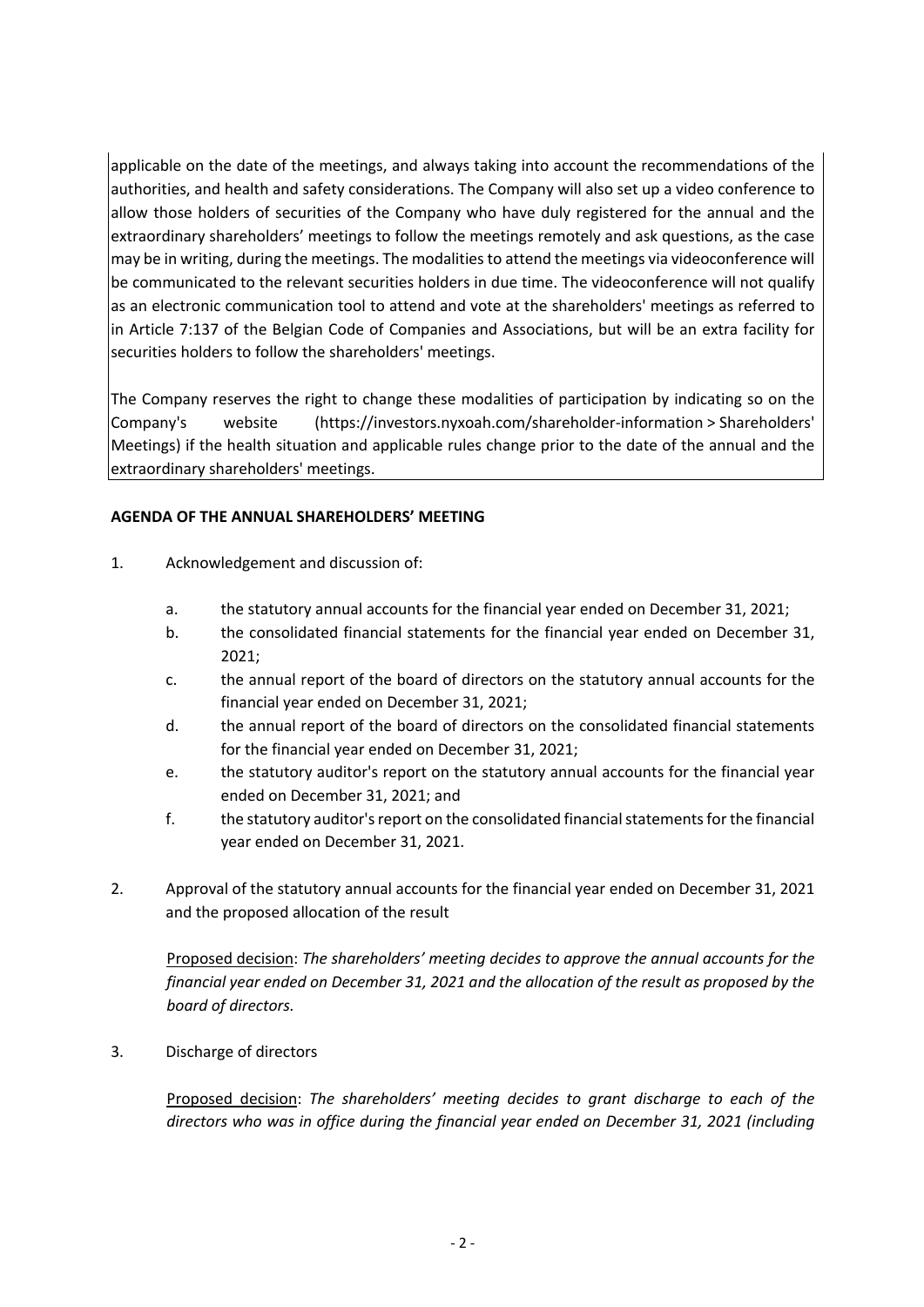*Mr. Janke Dittmer who resigned as director in 2021) for the performance of their mandate during that financial year.*

4. Discharge of the statutory auditor

Proposed decision: *The shareholders' meeting decides to grant discharge to the statutory auditor who was in office during the financial year ended on December 31, 2021 for the performance of his mandate during that financial year.*

5. Acknowledgement and approval of the remuneration report

Proposed decision: *The shareholders' meeting decides to approve the remuneration report.*

6. Acknowledgement and approval of the amended remuneration policy

Upon the recommendation of the remuneration committee, and with a view to (i) introducing share-based compensation for the non-executive directors, and (ii) making certain changes to the warrants-based component of the non-executive directors' remuneration, the board of directors proposes to amend the remuneration policy of the Company.

The board of directors is of the opinion that remunerating non-executive directors in part in shares by offering them the opportunity to subscribe to new shares at a discounted subscription price (since the Company does not hold any existing own shares that it could offer to the non-executive directors), rather than all in cash, strengthens the alignment of the nonexecutive directors' interests with the interests of the Company's shareholders. This is in the interest of the Company and its stakeholders and is in line with principle 7.6 of the 2020 Belgian Corporate Governance Code.

Therefore, the board of directors proposes to amend the remuneration policy of the Company to (i) reflect the inclusion of a share-based compensation of the non-executive directors and (ii) determine that the shares subscribed by the non-executive directors in this framework will need to be held by the relevant non-executive director until at least one year after the relevant non-executive director leaves the board and at least three years after the moment of subscription of the relevant shares.

The board of directors also proposes to amend the remuneration policy in view of the proposed warrants component of the non-executive directors' remuneration package, as described in agenda item 8, with a vesting schedule which deviates from the default vesting schedule described in the current remuneration policy.

Proposed decision: *The shareholders' meeting decides to approve the amended remuneration policy.*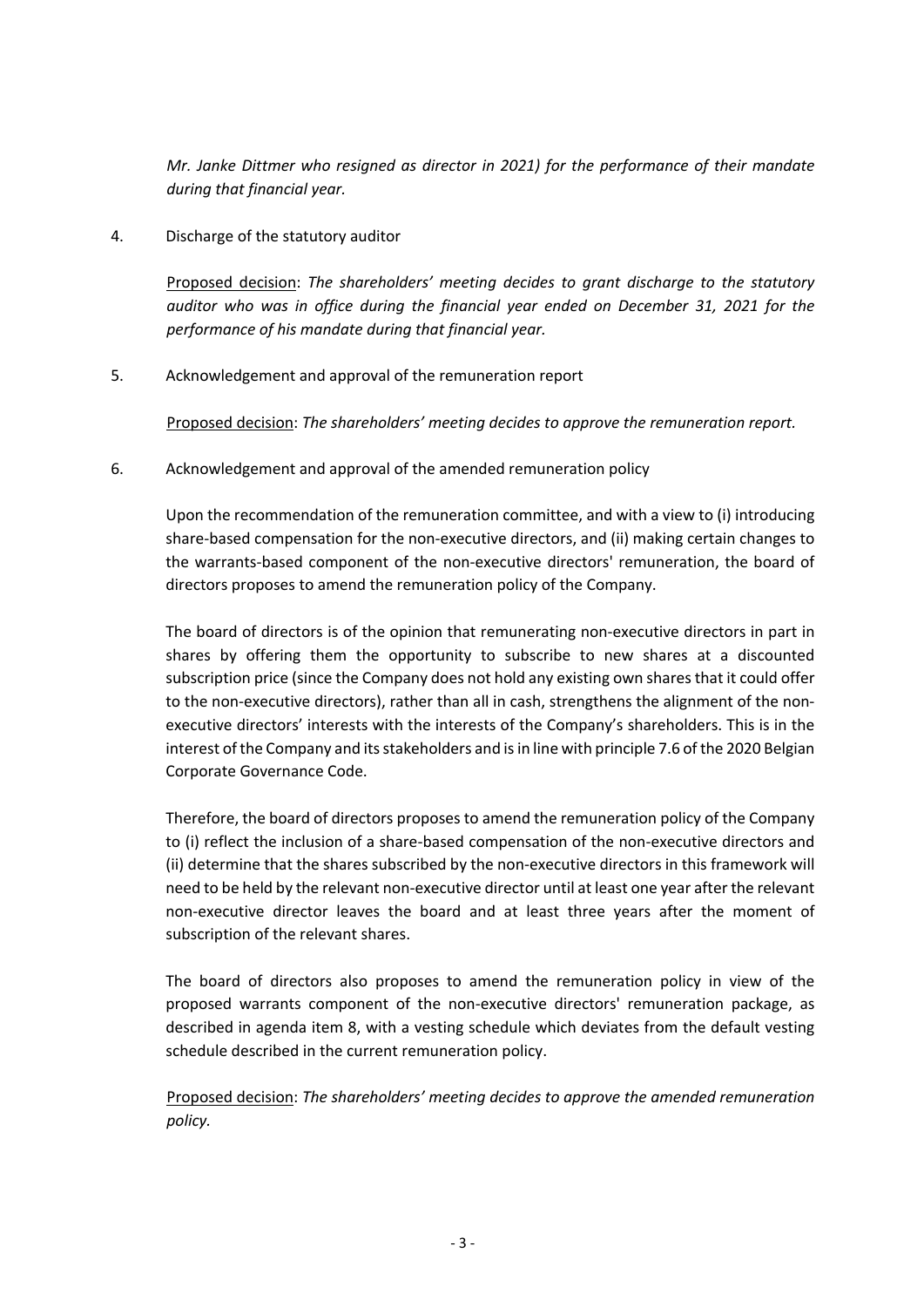7. Approval of directors' and committee members' cash remuneration

Taking into account the recommendations of the remuneration committee, the board of directors proposes to the shareholders' meeting to modify the cash remuneration of the board and committee members as set out in the below proposed decision.

Proposed decision: *The shareholders' meeting decides to determine the annual cash remuneration of the members of the board of directors and of the board committees as follows:* 

- *Executive directors: no remuneration for their mandate as director. They will receive remuneration as members of the executive management.*
- *Non-executive director - chairperson: a fixed annual remuneration in the amount of EUR 82,000.*
- *Independent directors: a fixed annual remuneration in the amount of EUR 45,000.*
- *Other non-executive directors: a fixed annual remuneration in the amount of EUR 45,000.*
- *Chairperson of the audit committee: an additional fixed annual remuneration in the amount of EUR 18,000.*
- *Chairpersons of the nominating and corporate goverance committee, the remuneration committee and the science and technology committee: an additional fixed annual remuneration in the amount of EUR 9,000.*
- *Members of the audit committee: an additional fixed annual remuneration in the amount of EUR 9,000.*
- *Members of the nominating and corporate goverance committee, the remuneration committee and the science and technology committee: an additional fixed annual remuneration in the amount of EUR 4,500.*
- 8. Approval of non-executive directors' remuneration in the form of warrants

Taking into account the recommendations of the remuneration committee, and subject to approval of the amended remuneration policy referred to under agenda item 6 above, the board of directors proposes to the shareholders' meeting to grant the non-executive directors, in addition to their remuneration in cash, a remuneration in the form of grants of warrants (which are called "subscription rights" (*droits de souscription*) under the Belgian Code of Companies and Associations, or "**CCA**") as set out below in the proposed decisions.

Proposed decisions: *The shareholders' meeting decides that, in addition to their annual remuneration in cash, each non-executive director shall be granted annually a number of warrants (droits de souscription) under the following terms and conditions:* 

• *the warrants shall only be granted to the non-executive directors that are in function on the date immediately following the date of the annual shareholders' meeting held in the relevant year;*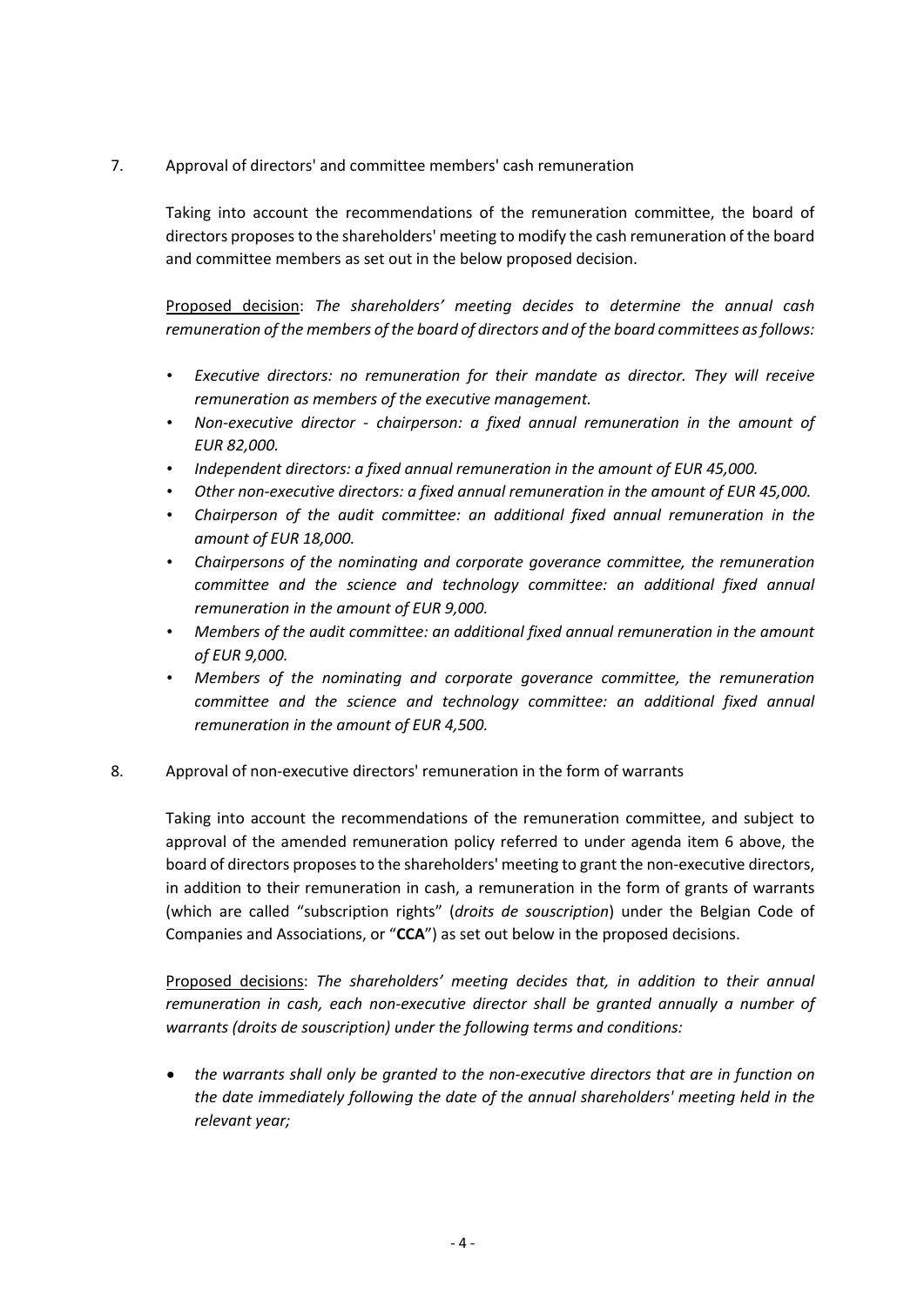- *the warrants shall only be granted if and to the extent that at the time of grant the Company has a sufficient number of warrants issued under an ESOP warrants plan outstanding that are still available for grant;*
- *the number of warrants to be granted to each non-executive director shall be equal to EUR 130,000 divided by the value of the warrants calculated by the board of directors on the basis of the Black Scholes formulae as per the date of the annual shareholders' meeting held in the relevant year and taking into account the remaining duration of warrants under the relevant ESOP warrants plan;*
- *the exercise price of each warrant shall be equal to the lowest of the following prices: (i) the (counter value in euro of the) last closing price of the Company's share, on the stock exchange where the Company's shares are (first) listed, prior to the date on which the warrant is offered; or (ii) the (counter value in euro of the) average closing price of the Company's share, on the stock exchange where the Company's shares are (first) listed, over the thirty (30) day period preceding the date on which the warrant is offered;*
- *the warrants can be exercised only if they are fully vested and in accordance with the applicable ESOP warrants plan;*
- *all warrants granted in a certain financial year to the relevant non-executive director will vest one year after the date on which they have been granted, provided that the relevant non-executive director is still in function on the date immediately following the date of the annual shareholders' meeting deciding on the approval of the annual accounts over the financial year during which the warrants were granted;*
- *the warrants can no longer be exercised and shall become null and void if they are not exercised prior to the fifth anniversary of the date of grant of the relevant warrants or if the duration of the relevant warrants under the relevant ESOP warrants plan has expired; and*
- *the CEO and CFO of the Company, acting individually, are authorized to sign all documentation necessary or useful to implement the above.*
- 9. Acknowledgement of the resignation of directors

## Proposed decisions:

- *a. The shareholders' meeting acknowledges the resignation of Mr. Donald Deyo as director of the Company with immediate effect at the end of this shareholders' meeting.*
- *b. The shareholders' meeting acknowledges the resignation of Mr. Jan Janssen as director of the Company with immediate effect at the end of this shareholders' meeting.*
- 10. Appointment of directors

On August 27, 2021, the board of directors decided to appoint Ms. Rita Johnson-Mills on a provisional basis ("*cooptation*") as a director in order to replace Janke Dittmer in accordance with Article 7:88 of the CCA and article 13 of the Company's articles of association. Based on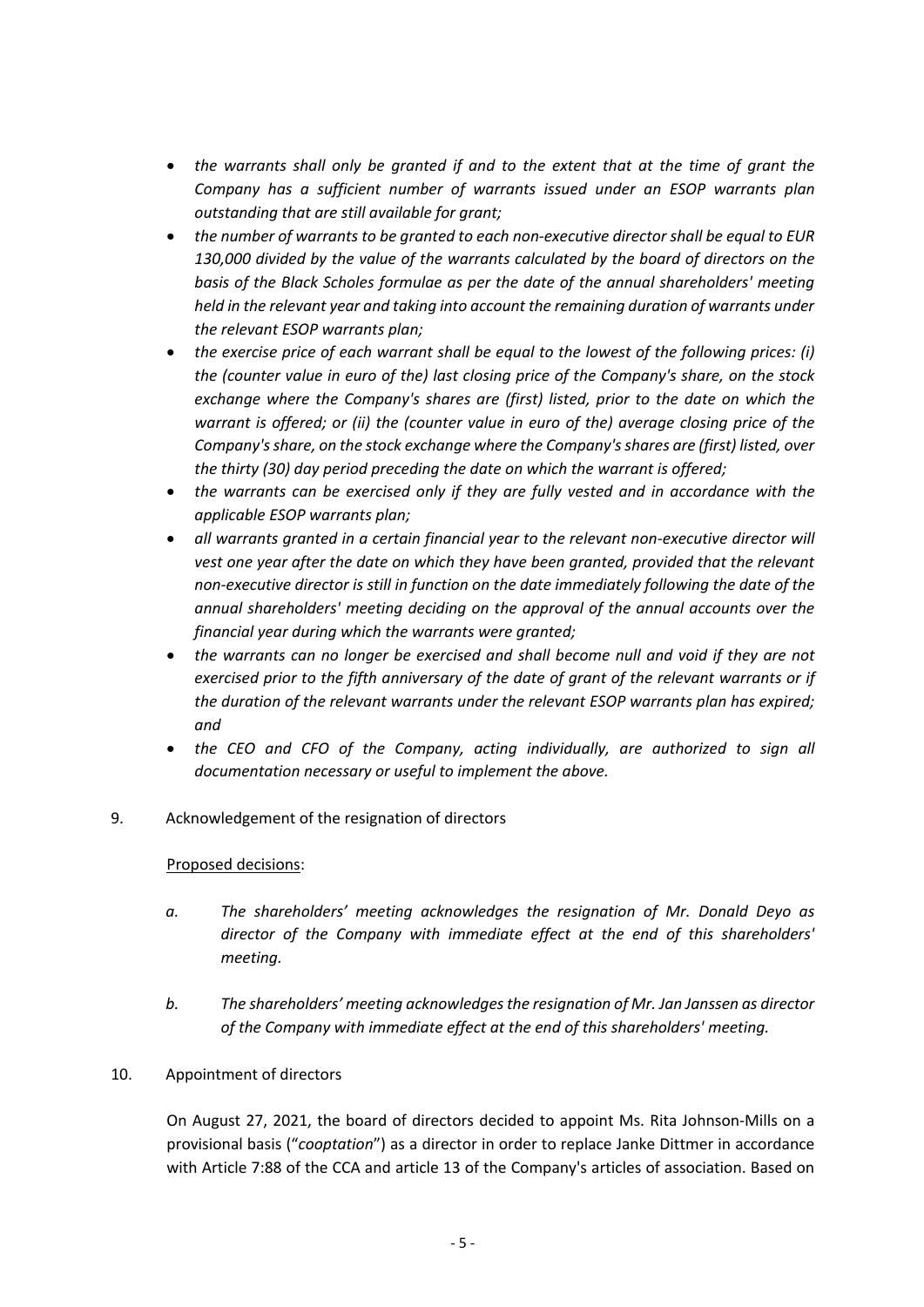the information made available by Ms. Rita Johnson-Mills, it was determined that she satisfies the applicable requirements to be appointed as an independent director in accordance with Article 7:87 of the CCA and provision 3.5 of the 2020 Belgian Corporate Governance Code. Ms. Rita Johnson-Mills also explicitly declared not to have any connections with the Company or an important shareholder, which would interfere with her independence. The board of directors recommends that the appointment of Ms. Rita Johnson-Mills as independent director be confirmed and that she completes Janke Dittmer's term of office ending at the annual shareholders' meeting to be held in 2024.

Taking into account the recommendation of the nominating and corporate governance committee, the board of directors proposes to the shareholders' meeting that (i) Ms. Virginia M. Kirby, and (ii) Mr. Raymond W. Cohen be appointed as directors, each for a term ending at the annual shareholders' meeting to be held in 2024.

Based on information made available by respectively Ms. Virginia M. Kirby and Mr. Raymond W. Cohen, it appears that Ms. Virginia M. Kirby and Mr. Raymond W. Cohen satisfy the applicable requirements to be appointed as independent directors in accordance with Article 7:87 of the CCA and provision 3.5 of the 2020 Belgian Corporate Governance Code. Ms. Virginia M. Kirby and Mr. Raymond W. Cohen also explicitly declared not to have any connections with the Company or an important shareholder, which would interfere with their independence.

### Proposed decisions:

- *a. The shareholders' meeting decides to confirm the appointment of Ms. Rita Johnson-Mills, residing at 235 Governors Way, Brentwood TN 37027, USA, as an independent director of the Company within the meaning of Article 7:87 of the CCA and provision 3.5 of the 2020 Belgian Corporate Governance Code, completing Janke Dittmer's term of office ending at the annual shareholders' meeting to be held in 2024. The mandate of Mr. Rita Johnson-Mills is remunerated as provided for the non-executive (independent) members of the board of directors in the Company's remuneration policy as adopted by the shareholders' meeting and as provided in the proposed decisions for agenda items 7 and 8 if and to the extent approved. If the proposed decision for agenda item 7 is not approved, the cash remuneration shall be as decided by the shareholders' meeting held on September 21, 2020.*
- *b. The shareholders' meeting decides to appoint Ms. Virginia M. Kirby, residing at 5636*  West Bald Eagle Blvd, White Bear Lake MN 55110, USA, as an independent director of *the Company within the meaning of Article 7:87 of the CCA and provision 3.5 of the 2020 Belgian Corporate Governance Code, for a term ending at the annual shareholders' meeting to be held in 2024. The mandate of Ms. Virginia M. Kirby is remunerated as provided for the non-executive (independent) members of the board of directors in the Company's remuneration policy as adopted by the shareholders' meeting and as provided in the proposed decisions for agenda items 7 and 8 if and to the extent approved. If the proposed decision for agenda item 7 is not approved, the*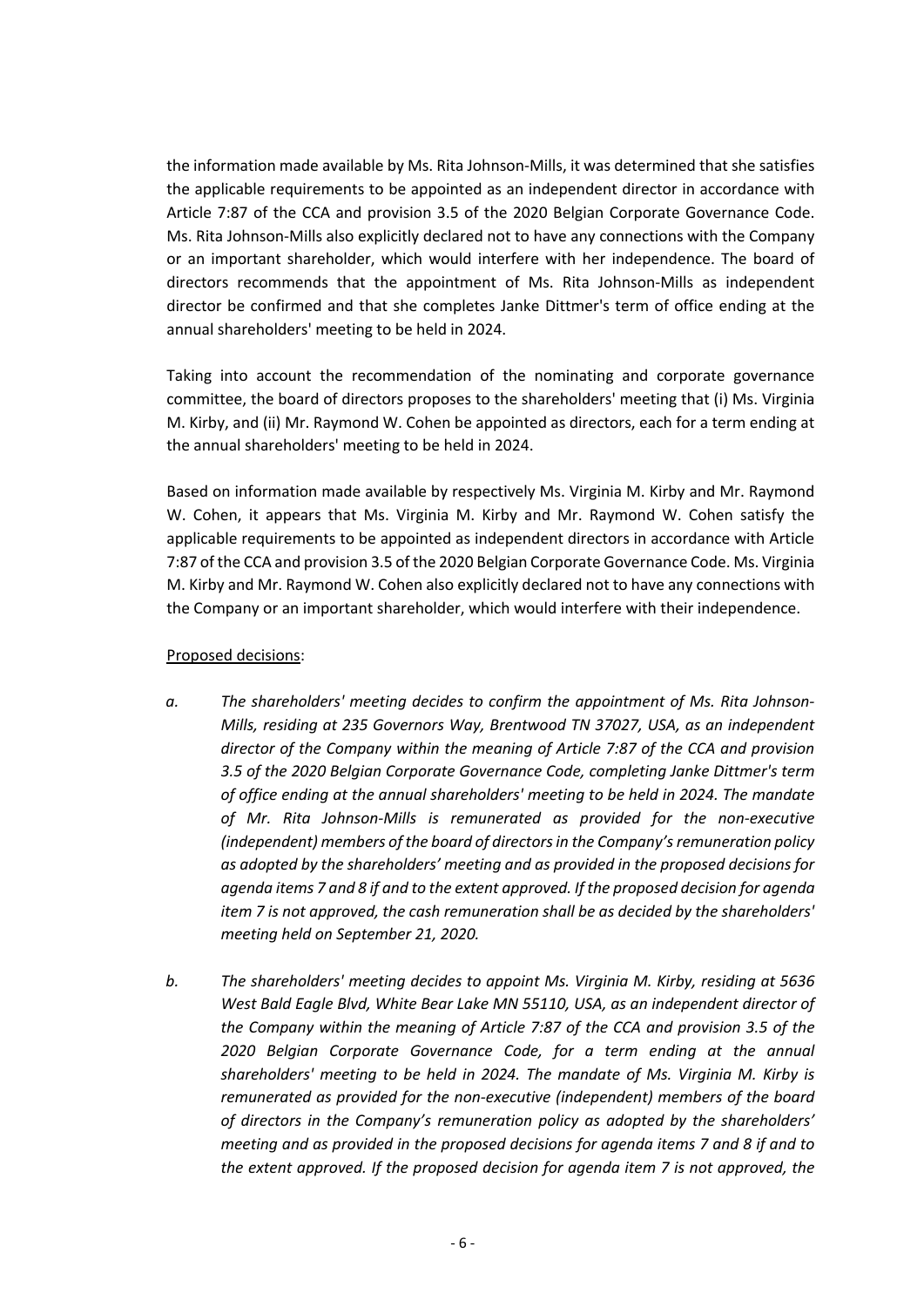*cash remuneration shall be as decided by the shareholders' meeting held on September 21, 2020.*

- *c. The shareholders' meeting decides to appoint Mr. Raymond W. Cohen, residing at 4471 Dean Martin Dr, Las Vegas NV 89103, USA, as an independent director of the Company within the meaning of Article 7:87 of the CCA and provision 3.5 of the 2020 Belgian Corporate Governance Code, for a term ending at the annual shareholders' meeting to be held in 2024. The mandate of Mr. Raymond W. Cohen is remunerated as provided for the non-executive (independent) members of the board of directors in the Company's remuneration policy as adopted by the shareholders' meeting and as provided in the proposed decisions for agenda items 7 and 8 if and to the extent approved. If the proposed decision for agenda item 7 is not approved, the cash remuneration shall be as decided by the shareholders' meeting held on September 21, 2020.*
- 11. Approval of the statutory auditor's remuneration for the financial year ended on December 31, 2021

Proposed decision: *The shareholders' meeting decides to approve the remuneration of the statutory auditor for the financial year ended on December 31, 2021 as follows: (i) EUR 314,000 (excl. VAT) for the audit of the statutory annual accounts and the consolidated financial statements for the financial year ended on December 31, 2021, and (ii) EUR 232,000 (excl. VAT) for services performed by the statutory auditor in connection with the listing of the Company on Nasdaq in July 2021.* 

12. Re-appointment of Ernst & Young Réviseurs d'Entreprises SRL, with as representative Mr. Carlo-Sébastien D'Addario, as auditor, upon proposal of the board of directors of the Company based on the proposal received from the Audit Committee, and decision on the remuneration for the exercise of the mandate as auditor

Proposed decision: *The shareholders' meeting decides to approve the re-appointment of Ernst & Young Réviseurs d'Entreprises SRL (RLE 0446.334.711), with statutory seat at De Kleetlaan 2, 1831 Diegem, Belgium, represented by Mr. Carlo-Sébastien D'Addario, as auditor of the Company with immediate effect for a three year period, until the closing of the annual shareholders' meeting to be held in 2025 resolving on the annual accounts of the financial year ended on December 31, 2024. The compensation for the mandate of the auditor (including the audit services for the Company's subsidiaries) will amount to EUR 408,000 per year (excl. VAT and 6% expenses) and will be indexed annually as from 2023 in accordance with the consumer price index.*

## **AGENDA OF THE EXTRAORDINARY SHAREHOLDERS' MEETING**

1. Acknowledgment and discussion of the special report by the board of directors drawn up in accordance with articles 7:179 and 7:191 of the Belgian Code of Companies and Associations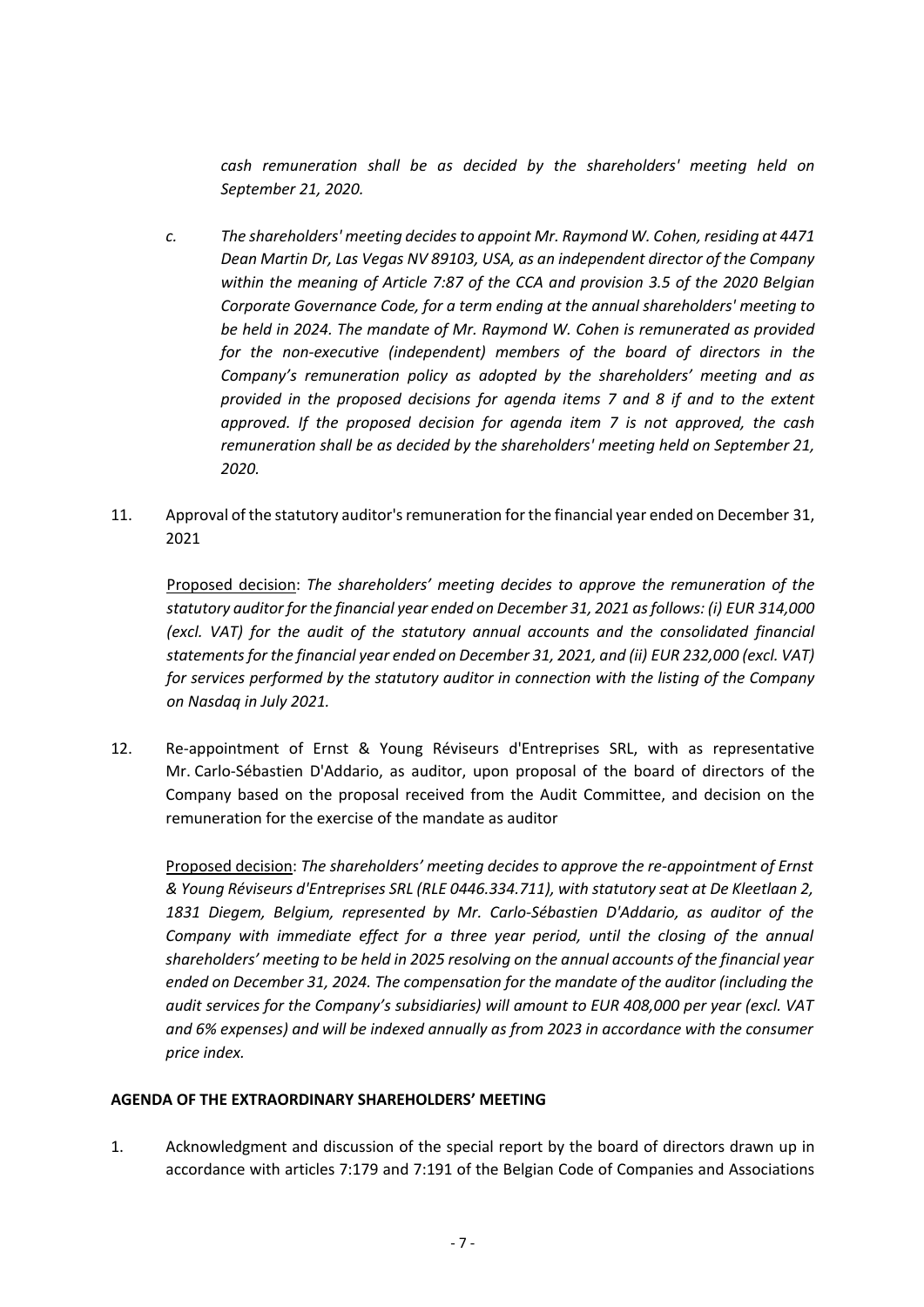with respect to the proposed issuance of shares and cancellation of the preferential subscription rights

- 2. Acknowledgment and discussion of the auditor's report drawn up in accordance with articles 7:179 and 7:191 of the Belgian Code of Companies and Associations with respect to the proposed issuance of shares and cancellation of the preferential subscription rights
- 3. Increase of the capital in an amount of EUR 6,686.47, by way of a contribution in cash against issuance of 38,920 new shares, with cancellation of the preferential subscription right of the existing shareholders for the benefit of the non-executive directors of the Company, provided that the proposed decisions regarding this agenda item (and regarding the following agenda items) shall only be submitted to the vote of the shareholders' meeting if the amended remuneration policy (including in particular the proposed subscription of shares by the nonexecutive directors at a discounted subscription price as part of their remuneration package) has been approved by the shareholders' meeting that will decide on the approval of the annual accounts for the financial year ended on December 31, 2021

The board of directors proposes to the shareholders' meeting to allow each of the nonexecutive directors that will be in function at the time of this extraordinary shareholders' meeting to subscribe, as part of their remuneration package, to 5,560 new shares of the Company at an aggregate discounted cash subscription price of EUR 955.21 (i.e., a subscription price of 0.1718 (rounded) per new share, which corresponds to the current rounded par value of the existing shares). Assuming that there will be 7 non-executive directors in function at the time of this extraordinary shareholders' meeting, this will result in an increase of the registered capital in an amount of EUR 6,686.47, by way of contribution in cash, in order to bring it from EUR 4,431,664.69 to EUR 4,438,351.16 against issuance of 38,920 new shares (the "**New Shares**").

The New Shares shall be fully paid up in cash upon subscription. The New Shares will be ordinary shares and rank *pari passu* with and have the same rights as the existing shares and will participate in the Company's results for the entire current financial year.

Proposed decision: *The shareholders' meeting resolves (i) to increase the Company's capital by a contribution in cash amounting to maximum EUR 6,686.47, to bring it from EUR 4,431,664.69 to EUR 4,438,351.16, by way of a contribution in cash for an aggregate amount of EUR 6,686.47, against issuance of 38,920 new shares, without nominal value (the "New Shares") and (ii) to cancel the preferential subscription rights of the existing shareholders in relation to this capital increase for the benefit of the non-executive directors in function at the time of this extraordinary shareholders' meeting.* 

*The New Shares shall be subscribed to immediately at an aggregate subscription price of EUR 6,686.47 (i.e., a subscription price of EUR 0.1718 (rounded) per New Share), which shall be recorded as capital. The subscription price on each New Share shall be paid up immediately in full (100%).*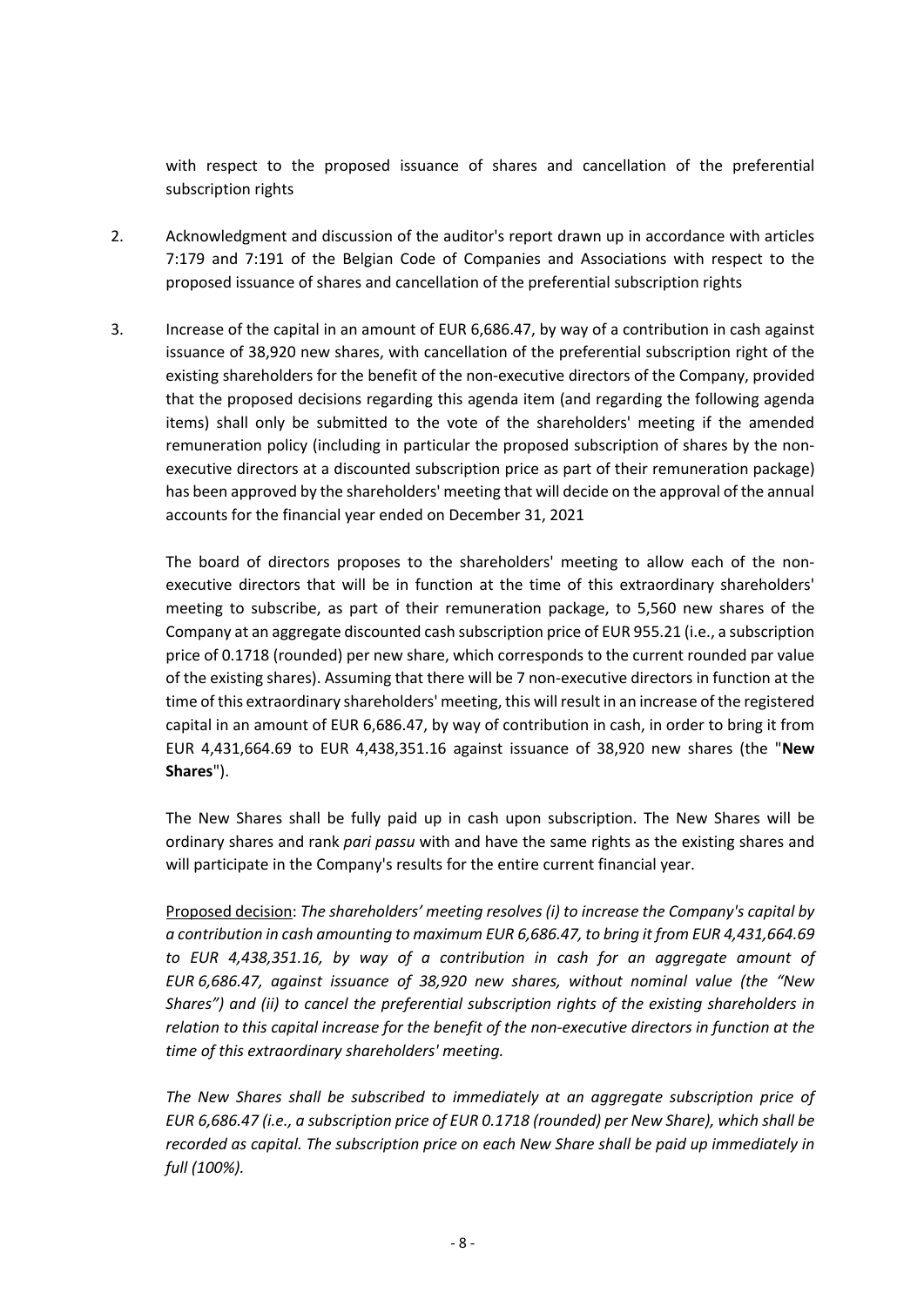*The New Shares will be issued in registered form. The Company will ask admission to trading of the New Shares on the regulated market of Euronext Brussels and on Nasdaq as applicable. The shareholders' meeting acknowledges that Robert Taub and each of the following other non-executive directors in function at the time of this extraordinary shareholders' meeting, represented by Robert Taub as attorney in fact, have subscribed to the New Shares as follows:* 

- *Robert Taub has subscribed to 5,560 New Shares at an aggregate subscription price of EUR 955.21;*
- *Kevin Rakin has subscribed to 5,560 New Shares at an aggregate subscription price of EUR 955.21;*
- *Jürgen Hambrecht has subscribed to 5,560 New Shares at an aggregate subscription price of EUR 955.21;*
- *Rita Johnson-Mills has subscribed to 5,560 New Shares at an aggregate subscription price of EUR 955.21;*
- *Pierre Gianello has subscribed to 5,560 New Shares at an aggregate subscription price of EUR 955.21;*
- *Raymond W. Cohen has subscribed to 5,560 New Shares at an aggregate subscription price of EUR 955.21; and*
- *Virginia M. Kirby has subscribed to 5,560 New Shares at an aggregate subscription price of EUR 955.21.*

*The shareholders' meeting acknowledges that all New Shares have been paid-up in cash in full (100%), i.e. in aggregate EUR 6,686.47.* 

*In accordance with article 7:195 of the Belgian Code of Companies and Associations, the contribution in cash has been credited to a special account with number BE [*•*] in the name of the company with [*•*], as evidenced by a certificate issued by such bank on [*•*] 2022, which has been remitted to the notary and will be kept in the notary's file.* 

*The shareholders' meeting acknowledges and requests the notary to record that the aforementioned capital increase in the amount of EUR 6,686.47 has been realised. The contribution will be recorded as capital. As consideration for the contribution, 38,920 New Shares have been issued.* 

4. Amendment of article 5 of the articles of association to bring it in line with the aforementioned decisions

Proposed decision: *To bring the articles of association in line with the aforementioned decisions regarding the capital increase, the shareholders' meeting decides to replace article 5 of the articles of association by the following text:* 

*"The capital of the company is set at four million four hundred thirty-eight thousand three hundred fifty-one euro and sixteen cents (EUR 4,438,351.16).*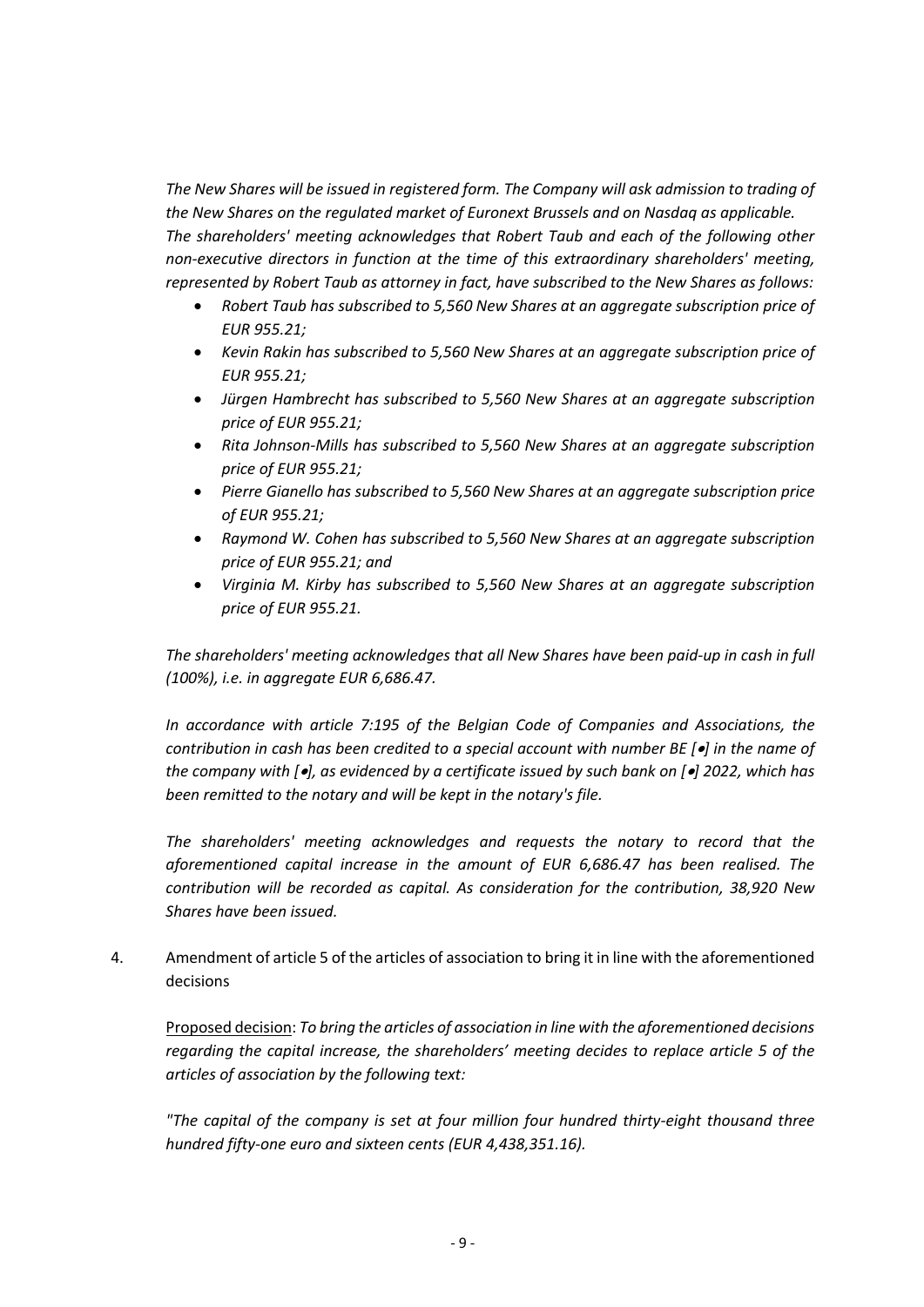*It is represented by twenty-five million eight hundred thirty-six thousand two hundred seventynine (25,836,279) shares, without nominal value, each representing an equal part of the capital."*

5. Power of attorney to the notary

Proposed decision: *The shareholders' meeting grants the acting notary, and any (other) notary of "Berquin Notarissen" CV, all powers to draw up and sign a restated version of the articles of association of the Company and to file them in the appropriate data base in accordance with applicable law.*

6. Power of attorney to the directors

Proposed decision: *The shareholders' meeting decides to grant a power attorney to each director of the Company, acting alone and with power of substitution, to take all actions to implement the decisions taken.*

#### **ADMISSION FORMALITIES AND PARTICIPATION IN THE SHAREHOLDERS' MEETINGS**

In order to attend the shareholders' meetings on June 8, 2022, the holders of shares and subscription rights are requested to comply with articles 26 and 27 of the Company's articles of association and the following formalities.

If the attendance quorum required pursuant to Article 7:153 of the Belgian Code of Companies and Associations is not met at the extraordinary shareholders' meeting of June 8, 2022, a second extraordinary shareholders' meeting will be convened on Monday, June 27, 2022 at 2:00 p.m. CET, to deliberate and resolve on the agenda items of the extraordinary shareholders' meeting regardless of the share capital present or represented by the shareholders.

The holders of subscription rights issued by the Company can, in accordance with Article 7:135 of the Belgian Code of Companies and Associations only attend the shareholders' meetings with a consultative vote.

In order to be able to participate in the annual and the extraordinary shareholders' meetings, a holder of securities issued by the Company must satisfy two conditions: (a) be registered as holder of such securities on the registration date and (b) notify the Company, as described below.

In light of the COVID-19 pandemic, (i) securities holders who wish to participate in the annual and the extraordinary shareholders' meetings are encouraged to exercise their voting rights prior to the shareholders' meetings either by voting remotely by mail or by giving a proxy to a representative of the Company, and (ii) the securities holders are encouraged to use e-mail for all correspondence concerning the shareholders' meetings.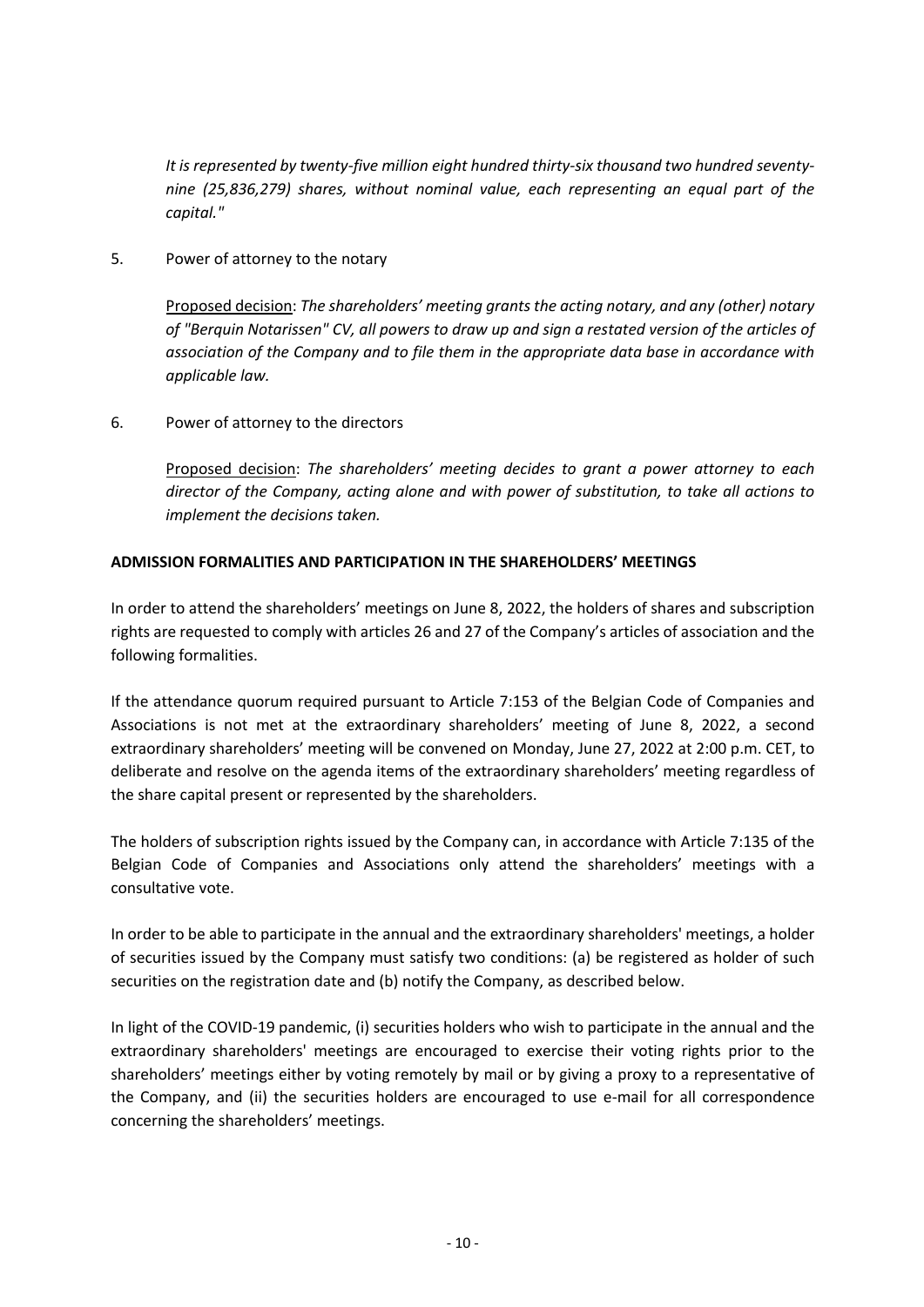## *Registration date*

The registration date is May 25, 2022 at midnight (Belgian time). Only persons registered as securities holders on that date and time will be entitled to attend and (if they are shareholders) vote at the meetings. The number of securities held by the securities holder on the day of the meetings will not be taken into account.

- Holders of registered shares or subscription rights must be registered in the Company's share register or subscription rights register, as the case may be, by midnight (Belgian time) on May 25, 2022.
- Holders of dematerialised shares must deliver, or have delivered, to the Company, at the latest on June 2, 2022 at midnight (Belgian time), a certificate issued by the authorised account holder or by the settlement institution certifying the number of dematerialised shares registered in the name of the shareholder in its accounts on the registration date, for which the shareholder has declared his intention to participate in the meetings. This certificate must be sent to the Company by e-mail to shareholders@nyxoah.com or by letter addressed to the Company's seat (Rue Edouard Belin 12, 1435 Mont-Saint-Guibert, Belgium, for the attention of Mrs. An Moonen, General Counsel of the Company).

## *Intention to participate in the meetings*

The securities holders must inform the board of directors of the Company by e-mail to shareholders@nyxoah.com or by letter addressed to the Company's seat (Rue Edouard Belin 12, 1435 Mont-Saint-Guibert, Belgium, for the attention of Mrs. An Moonen, General Counsel of the Company), which e-mail or letter must reach the Company **no later than June 2, 2022,** of their intention to participate in the meetings, indicate the number of securities for which they intend to vote, and, for holders of dematerialized shares, present proof of their registration as a shareholder on the registration date.

In order to attend the meetings, securities holders and proxy holders must prove their identity and representatives of legal entities must submit documents establishing their identity and their power of representation, at the latest immediately before the start of the meetings.

## *Voting by proxy or by mail*

As indicated above, shareholders are encouraged to exercise their voting rights prior to the meetings either (i) by voting by mail or (ii) by giving a proxy to a representative of the Company.

If shareholders vote by proxy, the proxy holder will be a representative of the Company. This proxy holder may only exercise the voting right in accordance with the voting instructions contained in the proxy.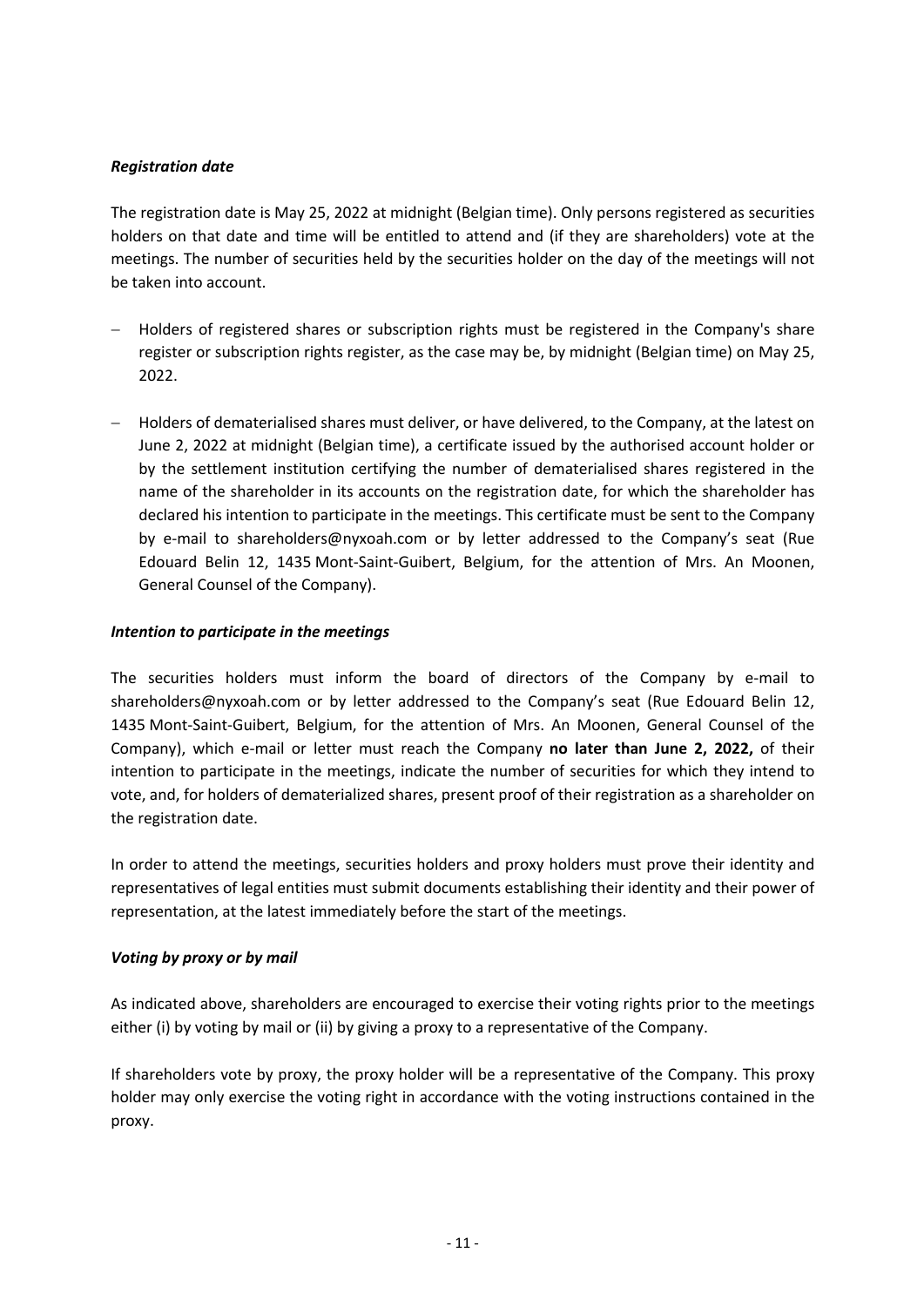The proxy voting form and the form for voting by mail approved by the Company must be used for this purpose. These forms can be downloaded from the Company's website (https://investors.nyxoah.com/shareholder-information > Shareholders' Meetings).

If shareholders vote by proxy or by mail, they must, in addition to the above formalities, send by e-mail to shareholders@nyxoah.com or by letter addressed to the Company's seat (Rue Edouard Belin 12, 1435 Mont-Saint-Guibert, Belgium, for the attention of Mrs. An Moonen, General Counsel of the Company) a duly completed and signed proxy voting form or form for voting by mail. These documents must reach the Company no later than June 2, 2022.

Note that the proxy voting forms and the forms for voting by mail may be signed by using an electronic signature as provided for in Article 7:143 § 2 of the Belgian Code of Companies and Associations.

# *Participation in the virtual shareholders' meetings*

Securities holders wishing to participate remotely, virtually and in real time, to the Company's annual and extraordinary shareholders' meetings are required to confirm their participation and communicate their e-mail address to the Company by June 2, 2022 at the latest by e-mail to shareholders@nyxoah.com.

A few days before the shareholders' meetings, securities holders who have completed this formality will receive by e-mail (at the address they will have communicated to the Company) a link, and as the case may be a user name and a password, enabling them to follow and participate in the shareholders' meetings via their computer, tablet or smartphone.

Just before the start of the shareholders' meetings, the securities holders will have to click on the link that will have been previously communicated to them by e-mail, and as the case may be enter their user name and password, in order to join the virtual shareholders' meetings.

Securities holders attending the virtual shareholders' meetings will have the opportunity to view the live broadcast of the meetings in real time and to ask questions to the directors, as the case may be in writing, during the meetings regarding the items on the agenda.

## *New agenda items, proposed decisions and right to ask questions*

Shareholders holding at least 3% of the capital who wish to request the inclusion of new items on the agenda or to submit proposals for decision must, in addition to the above formalities, establish on the date of their request proof of ownership of the required participation in the capital and send the text of the agenda items and the proposed decisions by e-mail to shareholders@nyxoah.com or by letter addressed to the Company's seat (Rue Edouard Belin 12, 1435 Mont-Saint-Guibert, Belgium, for the attention of Mrs. An Moonen, General Counsel of the Company), no later than May 17, 2022. The request must also mention the mail or e-mail address to which the Company will send the confirmation of receipt of the request.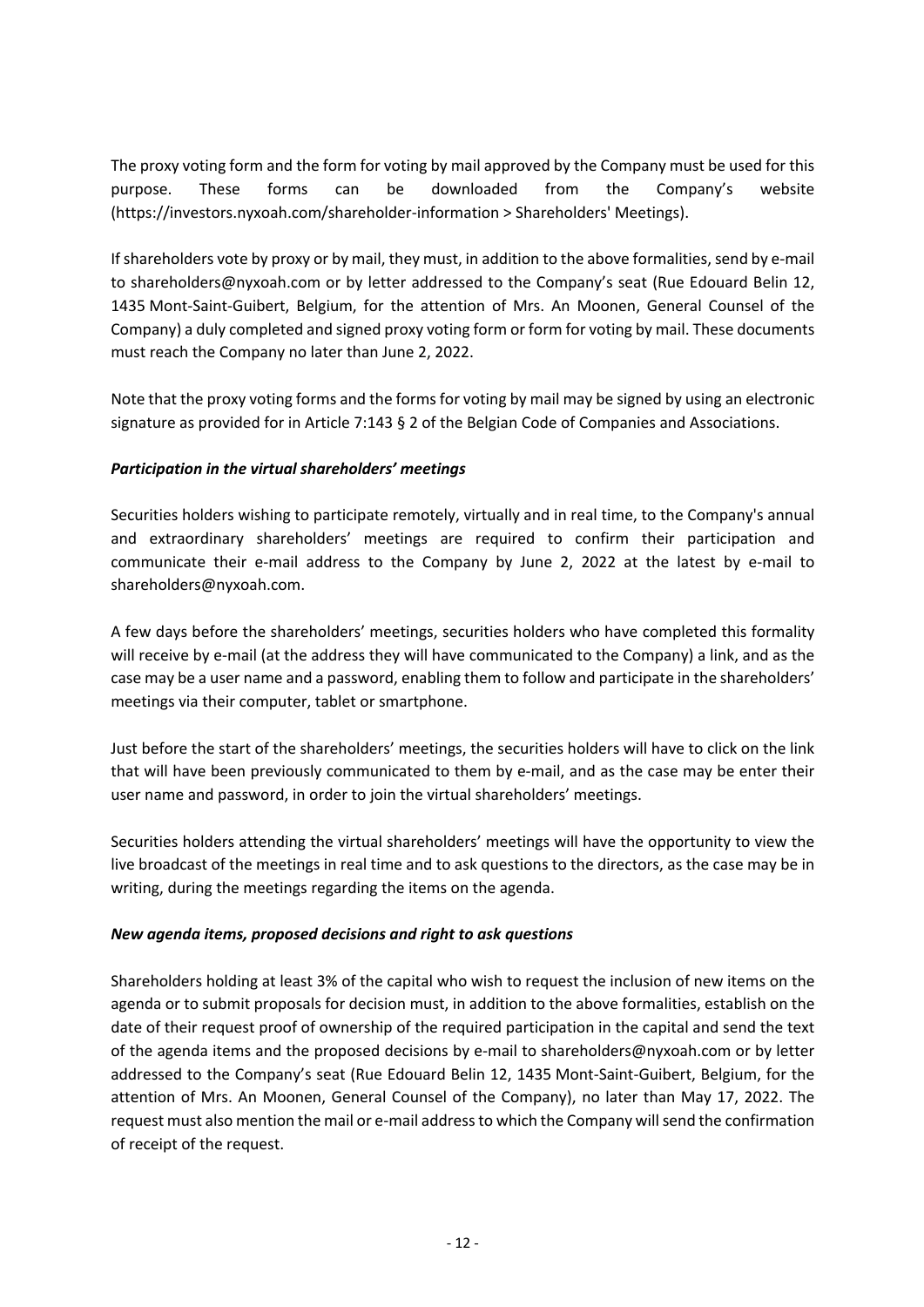The case being, the revised agenda will be published no later than May 24, 2022.

Shareholders who wish to do so may send any questions they may have to the Company, relating solely to the agendas of the annual and the extraordinary shareholders' meetings, by e-mail to shareholders@nyxoah.com or by letter addressed to the Company's seat (Rue Edouard Belin 12, 1435 Mont-Saint-Guibert, Belgium, for the attention of Mrs. An Moonen, General Counsel of the Company), no later than June 2, 2022. The answers to these questions will be provided during the annual and the extraordinary shareholders' meetings in accordance with applicable law.

#### *Documentation*

All documents concerning the annual and the extraordinary shareholders' meetings that are required by law to be made available, as well as the total number of shares and voting rights outstanding, are available on the Company's website on: https://investors.nyxoah.com/shareholder-information. The documents are also available at the seat of the Company and can only be consulted by appointment made by e-mail (shareholders@nyxoah.com). Shareholders may also obtain a hard copy of these documents free of charge by sending an e-mail to shareholders@nyxoah.com, or a letter addressed to the Company's seat (Rue Edouard Belin 12, 1435 Mont-Saint-Guibert, Belgium, for the attention of Mrs. An Moonen, General Counsel of the Company).

The aforementioned formalities, as well as the instructions on the Company's website and on the proxy voting forms and forms for voting by mail must be strictly observed.

#### *Various*

Quorum: There is no particular quorum requirement for the deliberation and voting of the decisions proposed in the agenda of the annual shareholders' meeting.

In accordance with Article 7:153 of the Belgian Code of Companies and Associations, at least 50% of the share capital must be present or represented for the deliberation and voting on the decisions proposed in items 3 and 4 of the agenda of the extraordinary shareholders' meeting.

Voting: Each share entitles the holder to one vote.

Majority: In accordance with applicable law, the decisions proposed in the agenda of the annual shareholders' meeting and the decisions proposed in the agenda of the extraordinary shareholders' meeting, other than agenda items 3 and 4, will be adopted if they are approved by a simple majority of the votes validly cast by the shareholders present or represented at the relevant shareholders' meeting. In accordance with Article 7:153 of the Belgian Code of Companies and Associations, the decisions proposed in items 3 and 4 of the agenda of the extraordinary shareholders' meeting will be adopted if they are approved by 75% of the votes validly cast by the shareholders present or represented. Blank votes and abstentions are not taken into account.